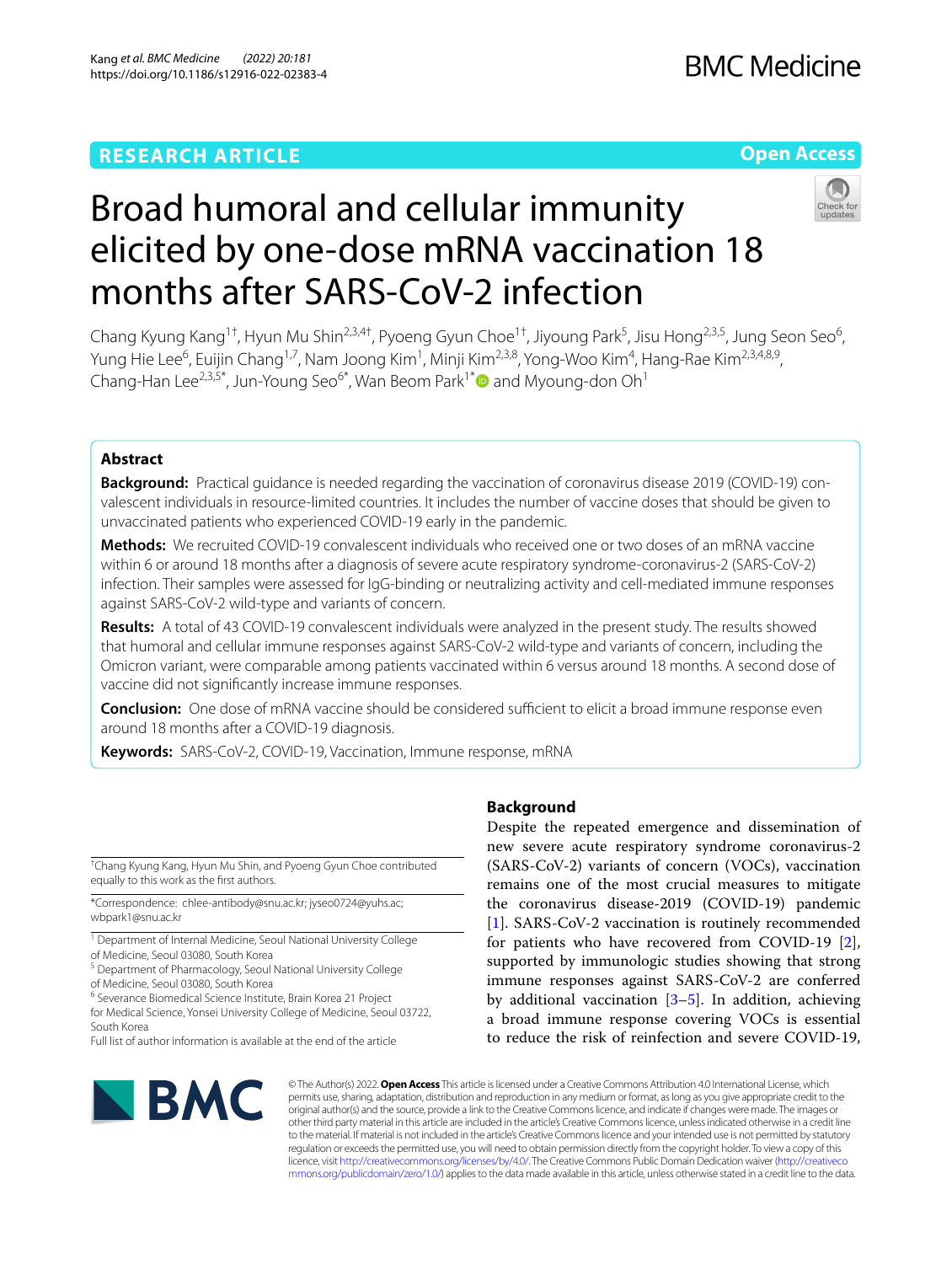particularly in the current era of variants. Several studies have reported broad humoral and cellular immunity with one dose of an mRNA vaccine in COVID-19 convalescent individuals [[3](#page-8-0), [6–](#page-8-2)[8\]](#page-8-3). However, data on the optimal time window of vaccination after COVID-19 defned as that inducing a robust immune response are still lacking, since previous studies did not examine COVID-19 convalescents who had been vaccinated more than a year after the diagnosis of COVID-19.

Vaccination of COVID-19-convalescent individuals in resource-limited settings is challenging. By the end of December 2021, only 9% of the African population had been fully vaccinated, and the vaccination rate in convalescent individuals is probably even lower [\[9](#page-8-4)]. Under these conditions, practical guidance is needed regarding the additional vaccination of COVID-19 convalescent individuals, including the number of vaccine doses that should be given to unvaccinated patients who experienced COVID-19 early in the pandemic. Adequate vaccination of this group can be expected to play an essential role in controlling the pandemic by boosting immunity to SARS-CoV-2, mainly since new VOCs have been repeatedly emerging from vulnerable areas [[10\]](#page-8-5).

Therefore, in the present study, we compared the humoral and cellular immune responses against SARS-CoV-2 wild-type (WT) and VOCs between individuals who received one or two doses of an mRNA vaccine within 6 and around 18 months after a COVID-19 diagnosis.

# **Methods**

# **Study design and participants**

Serum and peripheral blood mononuclear cell (PBMC) samples were prospectively collected from COVID-19 convalescent individuals who received one dose of an mRNA vaccine either within 6 months (Conv6mVx1 group) or around 18 months (Conv18mVx1 group) of a COVID-19 diagnosis. Additional serum samples were collected from COVID-19 convalescent individuals who received two doses of an mRNA vaccine (Conv6mVx2 and Conv18mVx2 groups) and from healthy healthcare workers (NonConvVx0, NonConvVx1, and NonConvVx2 groups). The post-vaccination sample was collected  $2-4$ weeks after each vaccination. All serum samples were stored at −80 °C until use in the assays.

All serum samples were examined for IgG-binding activity against the receptor-binding domain (RBD) of SARS-CoV-2 WT and the Alpha, Beta, Delta, and Omicron variants (RBD<sub>wt</sub>, RBD<sub>α</sub>, RBD<sub>β</sub>, RBD<sub> $\gamma$ </sub>, RBD<sub>δ</sub>, and RBD<sub>o</sub>). Samples from the Conv6mVx1, Conv18mVx1, Conv18mVx2, NonConvVx1, and NonConvVx2 groups were additionally assessed for neutralizing activity, and PBMCs from the Conv6mVx1 and Conv18mVx1 groups were assessed for cell-mediated immune responses against WT SARS-CoV-2 and the Delta variant.

All COVID-19 convalescent individuals had been laboratory-confrmed with real-time reverse transcription polymerase chain reaction and admitted to the Seoul National University Hospital or a community treatment center and had mild or asymptomatic disease with no oxygen requirement  $[11, 12]$  $[11, 12]$  $[11, 12]$ . The Institutional Review Board of Seoul National University Hospital approved the study (IRB nos. 2009-168-1160 and 2102-032-1193). Written informed consent was obtained from all participants according to the Declaration of Helsinki.

## **Preparation of recombination SARS‑CoV‑2 antigens**

Genes encoding RBD of SARS-CoV-2 Alpha, Beta, Gamma, Delta, and Omicron variants were cloned inframe into the pcDNA3.4-SARS-CoV-2-spike RBD-his using Gibson Assembly cloning (NEB, Ipswich, MA, USA) [[13\]](#page-8-8). SARS-CoV-2 antigens were produced in Expi293 cells (Thermo Fisher Scientific) and his-tagged SARS-CoV-2 antigens protein was purifed using Ni-NTA agarose resin (Thermo Fisher Scientific) affinity chromatography, as described previously [[13\]](#page-8-8).

After 5 days of transfection, the supernatant was collected and passed over the Ni-NTA agarose resin column three times. First, the column was washed with 100 mL of  $1 \times$  PBS to remove nonspecific bound proteins. Then, 3 mL of elution bufer (pH8.0, 50 mM sodium phosphate, 300 mM NaCl, and 250 mM imidazole) was added to elute the bound proteins. Finally, samples were buferexchanged into pH 7.4 PBS using Amicon Ultra-4 (Merck Millipore, Burlington, MA, USA) spin columns with a 10 kDa cutoff. The purity of purified samples was assessed by 14% SDS-PAGE gel (Additional fle [1](#page-7-2): Supplementary Fig. 1).

#### **Binding antibody enzyme‑linked immunosorbent assay**

For measuring the binding activity of serum antibody (Ab) against each SARS-CoV-2 antigen (RBD<sub>wt</sub>, RBD<sub>a</sub>,  $RBD_{\beta}$ , RBD<sub>v</sub>, RBD<sub> $\delta$ </sub>, and RBD<sub>0</sub>), 100 ng per well of each antigen was coated on a 96-well polystyrene enzymelinked immunosorbent assay (ELISA) plate (Thermo Fisher Scientifc) for overnight at 4 °C. After blocking with  $1 \times$  PBS (pH 7.4) containing 3% bovine serum albumin (BSA) for 1 h at room temperature, the plate was washed four times with the PBST bufer (PBS with 0.05% Tween 20). The diluted plasma (1:50) was added and incubated at room temperature for 1 h.

After washing with the PBST buffer four times to detect IgG level, mouse anti-human IgG Fc Ab–conjugated with HRP (1:12,000, Arigobio, Hsinchu, Taiwan) was added and incubated for 1 h at room temperature. After washing four times with the PBST buffer, 50  $\mu$ L of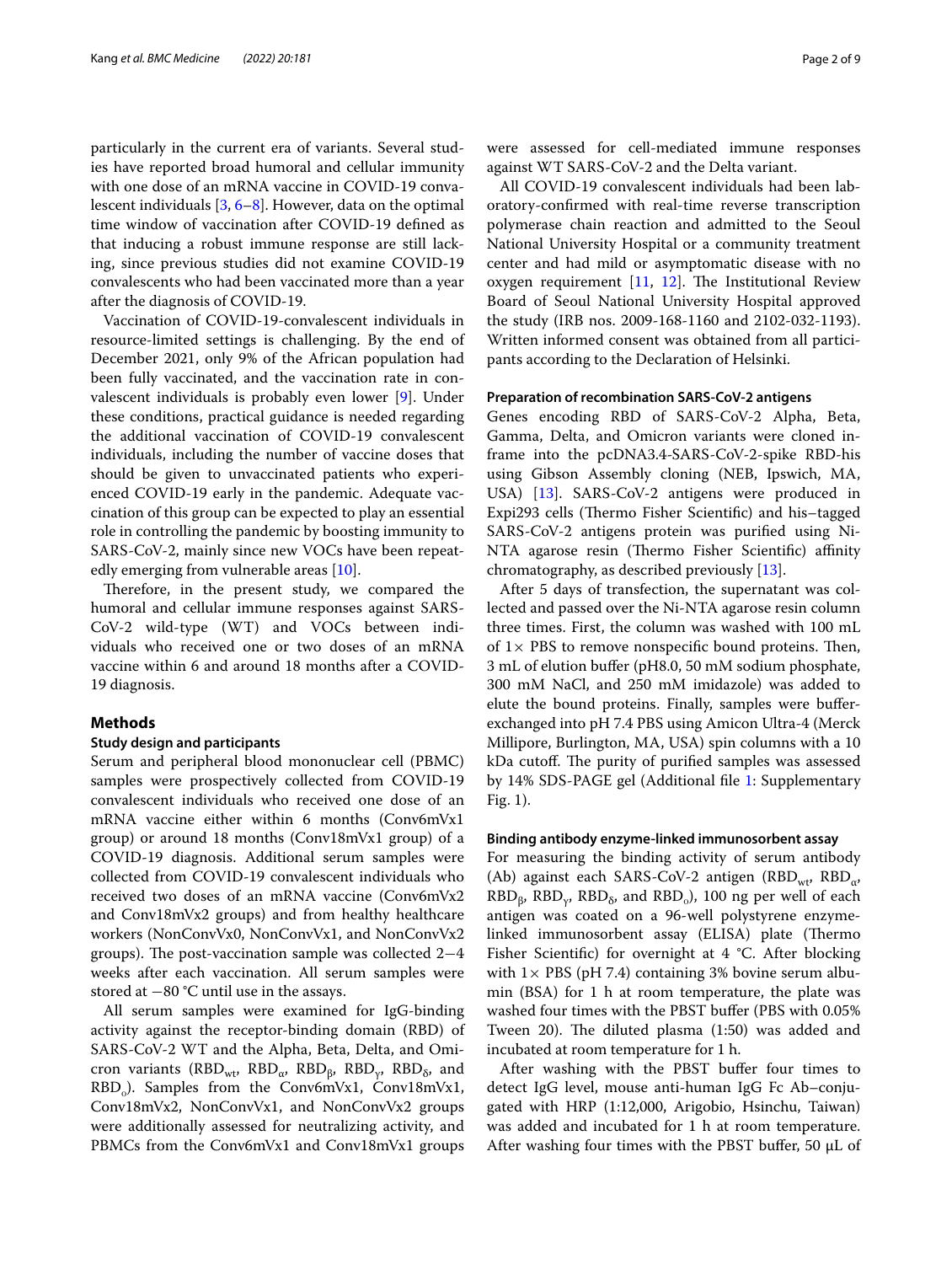3,3′,5,5′-tetramethylbenzidine substrate was added per well (Thermo Fisher Scientific) and then 50 μL of 2 M  $H<sub>2</sub>SO<sub>4</sub>$  was added to neutralize. Finally, the absorbance at 450 nm was measured using the Infnite 200 PRO Nano-Quant microplate readers (Tecan Trading AG, Männedorf, Switzerland).

### **Cells and viruses**

Vero E6 (ATCC# CRL-1586) cells were maintained in Dulbecco's modifed Eagle's medium (DMEM) supplemented with 10% fetal bovine serum (FBS; Hyclone, South Logan, Utah, USA) and 1% antibiotics (Cytiva, South Logan, Utah, USA) [\[14](#page-8-9)]. SARS-CoV-2 isolates, SARS-CoV-2/human/KOR/KCDC03-NCCP 43326/2020 (GenBank ID. MW466791.1, S clade) [[15\]](#page-8-10), and SARS-CoV-2/human/KOR/NCCP 43390/2021 (GenBank ID. OL966962.1, Delta variant) were obtained from the National Culture Collection for Pathogens, Korea Disease Control, and Prevention Agency.

## **Virus propagation**

Vero E6 cells were inoculated with SARS-CoV-2 isolate at 1 multiplicity of infection (MOI), and fresh DMEM with 2% FBS and 1% antibiotics was added. At 48 h after infection, the supernatants of virus-infected cells were harvested and stored at −80 °C. Viral titers were determined by plaque assay on Vero E6 cells as described previously [[16,](#page-8-11) [17\]](#page-8-12). All work with SARS-CoV-2 was conducted in biosafety level 3 facilities in accordance with the guidelines of and approved by the Institutional Biosafety Committee of Yonsei University Health System.

#### **Plaque assay**

Vero E6 cells were seeded into 12-well plates at 24 h before infection. Cells were inoculated with ten-fold serial dilutions of SARS-CoV-2 samples and adsorbed at 37 °C in a 5%  $CO<sub>2</sub>$  incubator for 1 h, rocking every 15 min. After virus adsorption, inoculums were removed from cells and then 1.5 ml of 1% agarose (Lonza 50101, Rockland, ME, USA) prepared in DMEM with 2% FBS and 1% antibiotics was added. To stain plaques performed with an agarose overlay, 4% paraformaldehyde (Biosesang, Gyeonggi-do, Republic of Korea) was added on top of the agarose and incubated for 24 h at  $4 °C$ . The agarose plug was removed, and the fxed monolayer was stained with 0.5% crystal violet in 20% methanol. The monolayers were washed with topwater. The number of plaques was counted. Viral titers were calculated in plaque-forming units (PFU) per milliliter.

# **Focus reduction neutralization test**

The focus reduction neutralization test (FRNT) was performed by a slightly modifed version of a method

described previously [\[18,](#page-8-13) [19](#page-8-14)]. A day before viral infection, Vero E6 cells were seeded into 96-well tissue culture plates ( $1 \times 10^4$  cells/well) and incubated at 37 °C for 24 h. Heat-inactivated serum samples were centrifuged at  $16,000\times g$  for 20 s at 4 °C. The serum specimens were serially diluted with serum-free-DMEM in 96-well U bottom plates and mixed with an equal volume of SARS-CoV-2 viral stock (600 PFU/well) following 1 h incubation at 37 °C with 5%  $CO<sub>2</sub>$ . Subsequently, the immune complexes formed by serum and SARS-CoV-2 were overlaid on top of Vero E6 cells and incubated at 37 °C with 5%  $CO<sub>2</sub>$  for 1 h. After virus adsorption, the immune complexes were removed and replaced by DMEM with 1% methylcellulose (Sigma-Aldrich, Saint Louis, MO, USA) and 2% FBS. The infected cells were incubated at 37  $^{\circ}$ C with 5%  $CO<sub>2</sub>$  for 17 h and then the media containing methylcellulose were washed out with PBS. The cells were fixed with 2% paraformaldehyde (Biosesang, Gyeonggi-do, Republic of Korea) at 4 °C for 24 h and washed out with PBS. The fixed cells were permeabilized with 0.1% saponin (Sigma-Aldrich) in PBS containing 0.1% BSA for 20 min at room temperature and incubated with a rabbit anti-SARS-CoV/CoV-2 nucleocapsid Ab (Sino Biological, Beijing, China) for 1 h at room temperature. Following washing with PBS, the cells were incubated with a goat anti-rabbit IgG HRP-conjugated secondary Ab for 1 h at room temperature. The cells were incubated with KPL SureBlue Peroxidase Substrate (Seracare, MA, USA) at room temperature and washed with PBS. The cell control (CC) with only cells and the virus control (VC) with virus and cells were set up inonach plate. The foci were visualized and analyzed using an ImmunoSpot reader (Cellular Technology Limited, Cleveland, USA). The percentage of neutralization was calculated as follows:  $[1 -$  (the number of foci for sample – the number of foci for CC)/(the number of foci for VC – the number of foci for CC)]  $\times$ 100. The inhibitory concentration that neutralizes 50%  $(IC_{50})$  of SARS-CoV-2 infection was calculated using a 4-parameter nonlinear regression of GraphPad Prism 9 software.

# **Pseudovirus neutralization assay**

Pseudovirus expressing the SARS-CoV-2 S protein was produced as described previously [[20](#page-8-15)]. HIV-1 NL4-3 ΔEnv Vpr Luciferase Reporter Vector from Dr. Nathaniel Landau [[21,](#page-8-16) [22](#page-8-17)] and GP-pCAGGS with SARS-CoV-2 S were obtained through the NIH AIDS Reagent Program, Division of AIDS, NIAID, NIH. These plasmids were co-transfected into 293T cells. Forty-eight hours later, SARS-CoV-2 pseudovirus-containing supernatants were harvested, fltered through a 0.45-μm hydrophilic polyethersulfone syringe flter (Pall Corporation, Port Washington, NY, USA), and concentrated by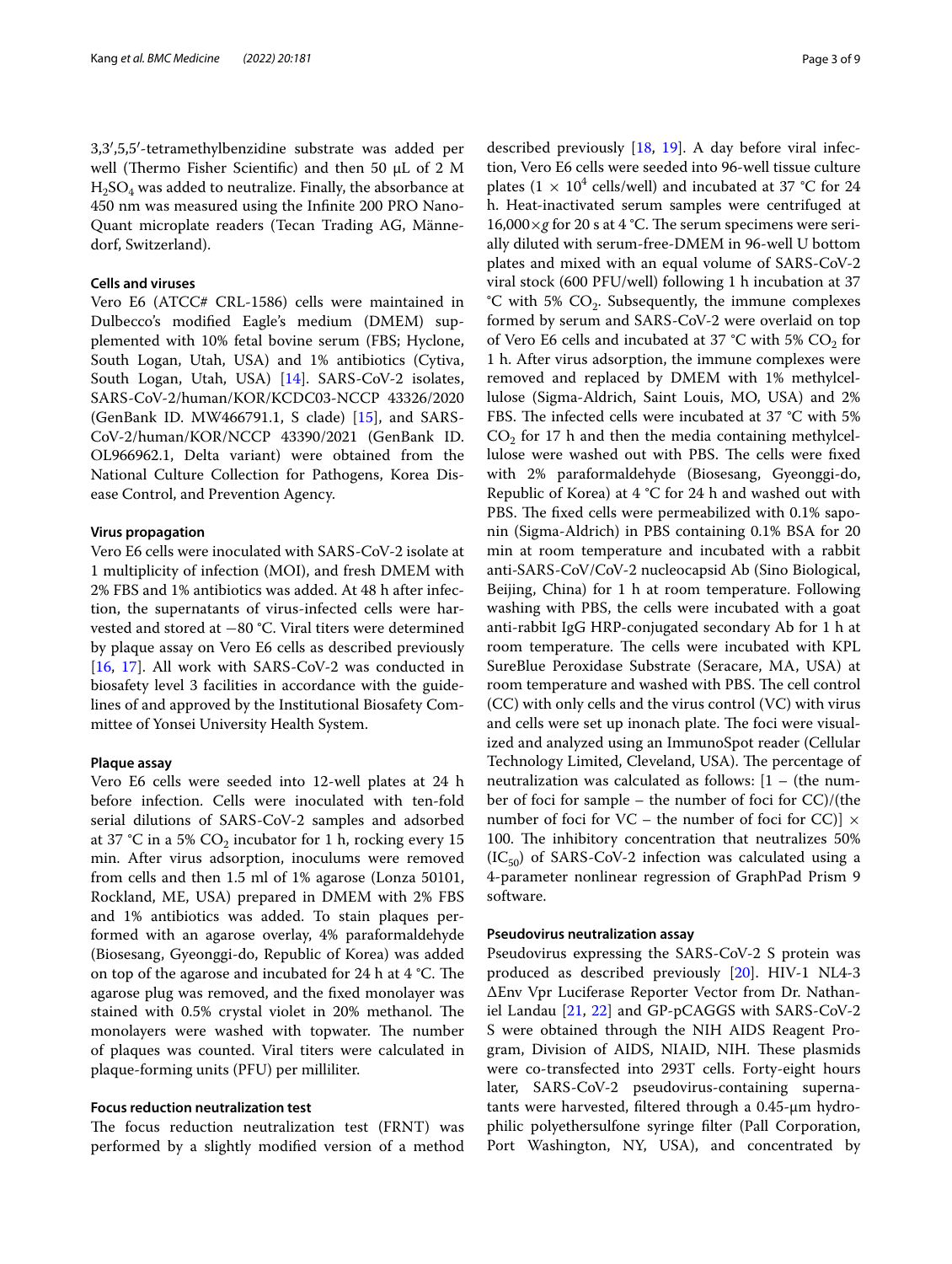ultracentrifugation at 25700 rpm for 3 h at 4 °C in a Beckman SW32Ti swinging bucket rotor lined with a Beckman thin wall polypropylene centrifuge tube (Beckman Coulter, High Wycombe, UK). The number of infectious virus particles was quantifed using the Median Tis-sue Culture Infectious Dose (TCID<sub>50</sub>) assay [\[23](#page-8-18)]. 1300  $TCID_{50}/mL$  of pseudovirus was mixed with 6 serially diluted serum samples from the COVID-19 patients at 37 °C for 1h. Then, the mixtures were transferred to 96-well plates containing monolayers of 293T cells expressing ACE2 (hACE2-293T) (Takara Bio Inc., Japan). After incubation for 48 h, the cells were harvested with 100 μL of  $1\times$  luciferase cell culture lysis reagent and analyzed for luciferase activity by the addition of luciferase substrate using GloMax® discover (all from Promega, Madison, WA, USA). Percent neutralization was normalized as 100% neutralization of uninfected cells and 0% neutralization of pseudovirus-only infected cells.

#### **Collection of PBMCs and antigen stimulation**

The whole blood was collected in heparin-containing Vacutainer tubes (Becton Dickinson). PBMCs were purifed after blood collection using Ficoll-Hypaque (1.077 g/mL; GE Healthcare Life Sciences, Piscataway, NJ, USA). The PBMCs were then stored in liquid nitrogen in a serum-free cryopreservation medium (Cellbanker 2, Zenoaq) until examined [\[24](#page-8-19)]. Cells were cultured in complete RPMI-1640 containing 10% FBS and  $1\times$  penicillin/ streptomycin (Thermo Fisher Scientific) and stimulated as follows.

After thawing,  $1 \times 10^6$  PBMCs/mL were immediately stimulated with 0.06 nmol/mL of PepTivator® SARS-CoV-2 Prot\_S Complete, PepTivator® SARS-CoV-2 Prot\_S B.1.617.2 WT reference, or PepTivator® SARS-CoV-2 Prot\_S B.1.617.2 Mutation Pool (all from Miltenyi Biotec, Bergisch Gladbach, Germany) for 24 h. A CEF peptide pool (Mabtech AB, Hamburg, Germany) and medium alone were used as a positive and negative control. Anti-human CD28/CD49d Abs for co-stimulation (clone L293/L25) and Brilliant Blue 515–anti-human CD4 (clone RPA-T4) Ab were added concomitantly with the antigens. Cells were treated with BD GolgiStop® (monensin) and BD GolgiPlug® (brefeldin A) for the fnal 4 h of the antigen stimulation.

# **Fluorescence staining and fow cytometric analysis**

After stimulation, dead cells were stained with LIVE/ DEAD (Thermo Fisher Scientific). Cells were permeabilized and incubated with Brilliant Violet (BV) 510–antihuman CD3 (clone CHT1), peridinin chlorophyll protein complex–anti-human CD8 (clone SK1), phycoerythrin–indotricarbocyanine (Cy7)–anti-human interferon-γ (IFN-γ, clone B27), allophycocyanin–anti-human interleukin-2 (IL-2) (clone 5344.111), phycoerythrin– anti-human tumor necrosis factor-α (TNF-α) (clone Mab11), BV421–anti-human IL-4 (clone MP4-25D2), BV605–anti-human CD69 (clone FN50), and BUV395– anti-human CD137 (clone 4B4-1) Abs (all from BD Biosciences). BD Horizon Brilliant Stain Bufer (BD Biosciences) was added to each sample. Unstimulated cells and compensation beads (UltraComp eBeads, Thermo Fisher Scientifc) were used in every experiment for compensation. Flow cytometry was performed using the FACSymphony (BD Biosciences) with a target event count of 1,000,000 cells. The flow cytometry results were analyzed using FlowJo software (version 10.7.1; TreeStar). A representative gating strategy is shown in Additional fle [2](#page-7-3): Supplementary Fig. 2.

To account for nonspecifc cytokine production, the percentage of the target population in the unstimulated specimens was subtracted from the percentage in the stimulated cells  $[25]$  $[25]$  $[25]$ . The frequencies of SARS-CoV-2-specific activation-induced marker<sup>+</sup> (AIM<sup>+</sup>) T cells  $(CD69+CD137^+ CD4^+ T$  cells or  $CD8^+ T$  cells) [[26](#page-8-21)] or cytokine-producing cells (among CD137+CD4+ or  $CD137^+CD8^+$  T cells) were evaluated.

# **Statistical analyses**

The data are presented as the mean  $\pm$  standard error of the mean (SEM) and as dot plots. A Wilcoxon signedrank test (paired samples from uninfected healthcare workers) or Mann-Whitney *U* test (unpaired samples from COVID-19 convalescent individuals) was performed to compare immune responses between two groups. The Benjamini-Hochberg method was used to account for multiple comparisons between uninfected and infected groups. *P* < 0.05 was considered indicative of statistical signifcance. All statistical analyses were twotailed and performed using GraphPad Prism 9 (GraphPad Software Inc., La Jolla, CA, USA). All graphs were drawn using GraphPad Prism 9.

# **Results**

# **Study participants**

We enrolled 10, 5, 18, and 10 individuals in the Conv6mVx1, Conv6mVx2, Conv18mVx1, and Conv18mVx2 groups, respectively. In addition, serum samples were collected from 10 uninfected healthcare workers in the NonConvVx groups. All COVID-19-convalescent individuals had a SARS-CoV-2 infection before the Delta surge in Korea [\[27](#page-8-22)].

The median age was  $45, 43, 27, 30,$  and  $33$  years in the Conv6mVx1, Conv6mVx2, Conv18mVx1, Conv18mVx2, and NonConvVx groups, respectively. None of the participants had signifcant concurrent medical conditions. Among the convalescent individuals, none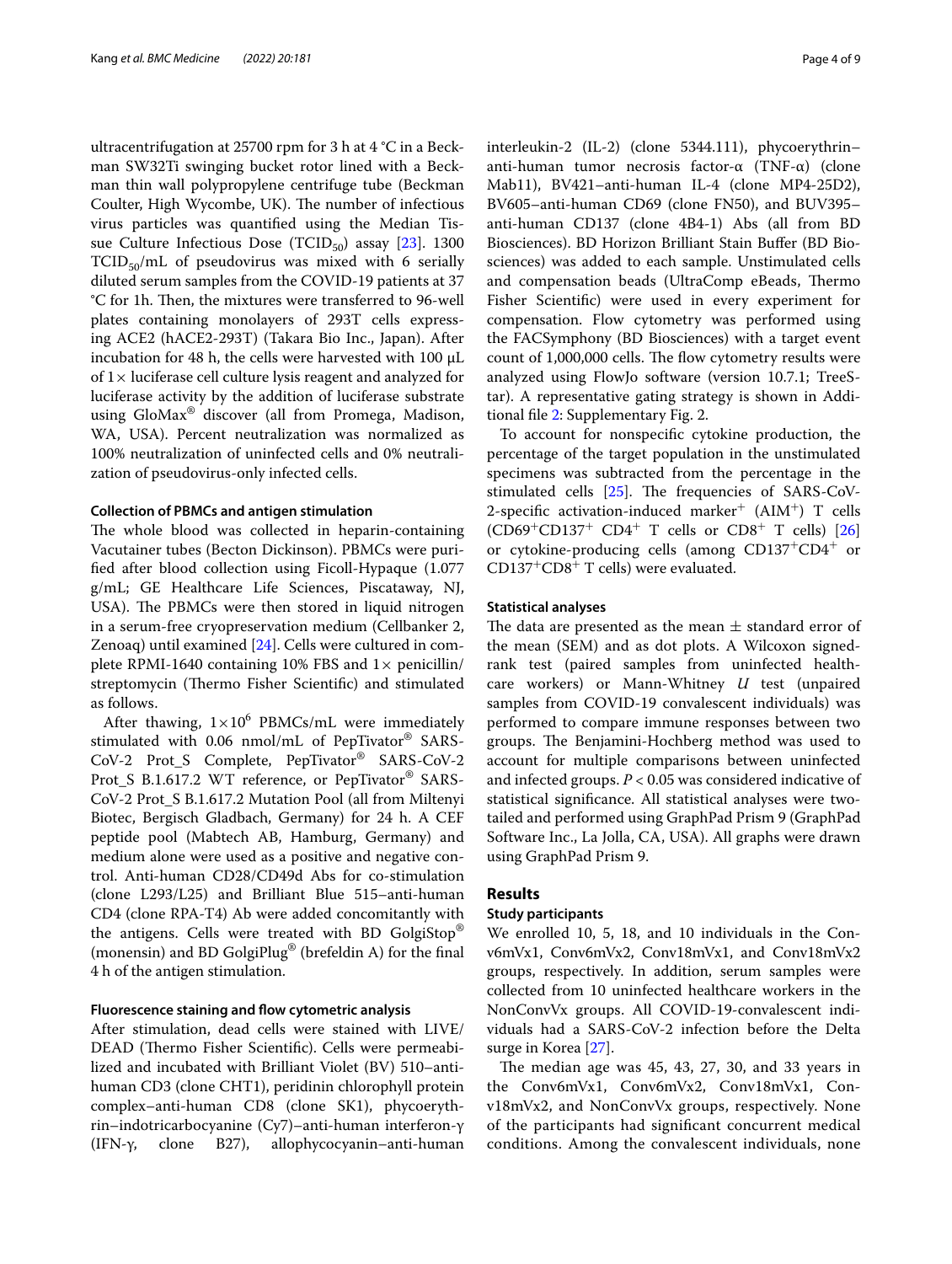

<span id="page-4-0"></span>had received specifc treatment for COVID-19, and none had a known history of re-exposure to SARS-CoV-2 after the initial infection. Detailed information on the type of mRNA vaccine, the interval between the COVID-19 diagnosis and vaccination, and the interval between each vaccination and sample collection are reported in Additional fle [3](#page-7-4): Supplementary Table 1.

# **IgG‑binding activities against SARS‑CoV‑2 WT and VOCs**

All serum samples were examined for serum IgG binding activity using ELISA against the RBD of SARS-CoV-2 WT (RBD<sub>wt</sub>), Alpha (RBD<sub>α</sub>), Beta (RBD<sub>β</sub>), Gamma (RBD<sub>v</sub>), Delta (RBD<sub>δ</sub>), and Omicron (RBD<sub>0</sub>) variants. Although the NonConvVx group had a signifcant humoral response by the second vaccination, humoral responses in the Conv6mVx and Conv18mVx groups were readily boosted by the frst vaccination (Fig. [1a](#page-4-0)).

Serum IgG of Conv18mVx1 showed equivalent binding activities for RBD<sub>wt</sub>, RBD<sub>a</sub>, RBD<sub>8</sub>, RBD<sub>δ</sub>, and RBD<sub>0</sub> comparing with those of the Conv6mVx1 groups (Fig. [1](#page-4-0)a). The serum IgG  $RBD_y$ -binding activities were signifcantly stronger in the Conv18mVx1 group (median [interquartile range, IQR], 3.39 [3.30−3.48]) than in the Conv6mVx1 group (median [IQR], 3.07 [2.77−3.36]) (adjusted *P* = 0.047). Interestingly, the second vaccination did not improve the humoral IgG response to any of the RBD variants, either in the Conv6mVx or Conv18mVx group, and the response to the Beta variant declined (median [IQR], 2.95 [2.75–3.46] in the Conv6mVx1 group vs. 2.34 [1.62−2.71] in the Conv6mVx2 group, adjusted *P*  $= 0.032$ ). The binding activity of serum IgG from the Conv18mVx1 group was significantly lower for  $RBD_0$ than the other RBD variants (Additional fle [4:](#page-7-5) Supplementary Fig. 3a), as previously reported [[28\]](#page-8-23).

# **Neutralizing activities against SARS‑CoV‑2 WT or Delta variant**

Neutralizing activity against SARS-CoV-2 WT and the Delta variant was investigated in  $FRNT_{50}$  using serum samples from the Conv6mVx1, Conv18mVx1, Conv18mVx2, NonConvVx1, and NonConvVx2 groups. Log-transformed  $FRNT_{50}$  values were higher in the Conv18mVx1 than the Conv6mVx1 group (median [IQR] for WT, 2.72 [2.49−3.52] in the Conv6mVx1 group vs. 3.66 [3.25−4.24] in the Conv18mVx1 group, adjusted *P* = 0.013; for the Delta variant, 2.78 [1.99−3.15] in the Conv6mVx1 group vs. 3.29 [3.08−3.66] in the Conv18mVx1 group, adjusted  $P = 0.013$ ) (Fig. [1b](#page-4-0)). A pseudovirus neutralization test against WT SARS-CoV-2 yielded similar results, where area under the curve (AUC) values were higher in the Conv18mVx1 than the Conv6mVx1 group (median [IQR], 196.40 [179.63−238.30] in the Conv6mVx1 group vs. 271.50 [248.88−289.15] in the Conv18mVx1 group, adjusted  $P < 0.001$ ) (Fig. [1c](#page-4-0)).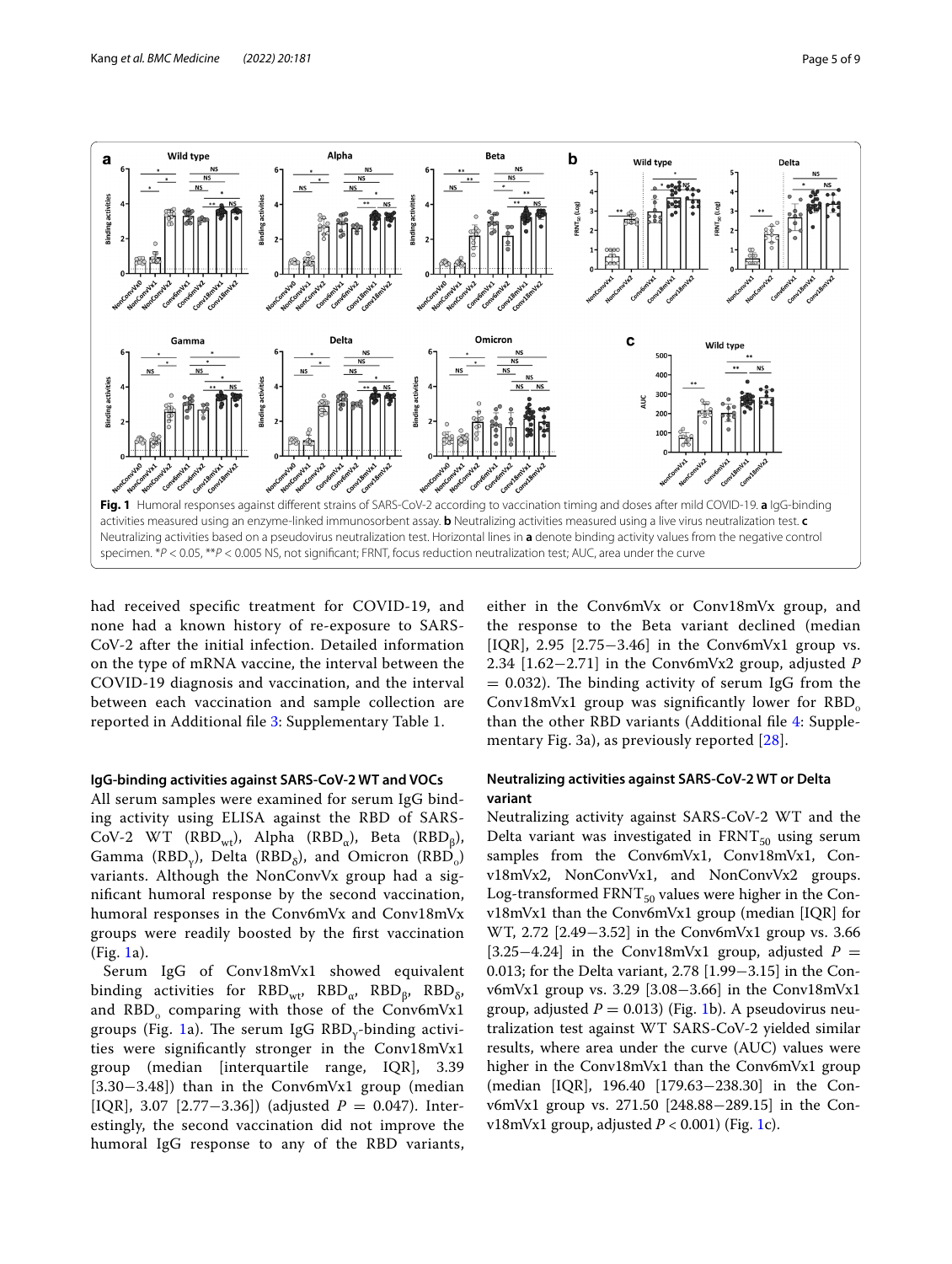Similar to the results of the serum IgG-binding activity assay, the second dose of an mRNA vaccine did not induce an additional response in the Conv18mVx group. Still, it significantly raised the  $FRNT_{50}$  and AUC values in the uninfected group. The neutralizing activity of the serum samples in the Conv18mVx1 group, as measured in a live virus neutralization assay, was considerably lower against the Delta variant than against WT SARS-CoV-2 (Additional fle [4:](#page-7-5) Supplementary Fig. 3b)

# **Cell‑mediated immune responses against SARS‑CoV‑2 WT and the Delta variant**

T cell-mediated immune responses against SARS-CoV-2 WT, and the Delta variant in the Conv6mVx1 and Conv18mVx1 groups were assessed using flow cytometric analysis. PBMCs were separately stimulated by three different SARS-CoV-2 antigens to examine the response to the whole spike peptide pool and matched WT and Delta spike mutation peptide pools. T cell-mediated immune responses were measured by the expression by AIM (CD69<sup>+</sup>CD137<sup>+</sup> in both  $CD4^+$ and  $CD8^+$  T cells) or cytokines (IL-2, IL-4, TNF- $\alpha$ , and IFN-γ in both CD137<sup>+</sup>CD4<sup>+</sup> and CD137<sup>+</sup>CD8<sup>+</sup> T cells.

The proportions of  $\text{AIM}^+$  CD4<sup>+</sup> T cells against WT whole spike protein did not differ between the Conv6mVx1 and Conv18mVx1 groups (Fig. [2a](#page-5-0)), while those of  $CD8<sup>+</sup>$  T cells were significantly higher in the Conv6mVx1 than in the Conv18mVx1 group (median [IQR], 0.29% [0.13−0.55%] vs. 0.08% [0.02−0.13%], *P* = 0.003). No significant differences were observed in

the proportions of  $AIM<sup>+</sup>$  T cells against matched WT and Delta mutation peptide pools (Fig. [2](#page-5-0)b, c).

The proportions of cytokine (IL-2, IL-4, TNF-α, or IFN-γ)-producing  $CD4^+$  or  $CD8^+$  T cells in the Conv6mVx1 and Conv18mVx1 groups also showed no significant difference (Additional file [5:](#page-7-6) Supplementary Fig. 4a and 4b). In addition, there was no significant difference in the proportions of  $\text{AIM}^+$  CD4<sup>+</sup> or CD8<sup>+</sup> T cells against WT and the Delta variant from the Conv18mVx1 group (Additional file [4](#page-7-5): Supplementary Fig. 3c), as previously reported in the literature [[6](#page-8-2)].

# **Discussion**

The magnitude and breadth of the humoral and cellular immune responses were generally similar between individuals who received one dose of an mRNA vaccine either within 6 months or around 18 months after their COVID-19 diagnosis. Indeed, serum IgG-binding activity against the Gamma variant and neutralizing activity against the WT and Delta variant were even higher in the Conv18mVx1 than in the Conv6mVx1 group. Moreover, the second dose of mRNA vaccine did not enhance immune responses, even in those vaccinated around 18 months after a COVID-19 diagnosis. This result implies that one dose of mRNA vaccine can be recommended long after recovery from COVID-19. The demonstrated immunogenicity of a single vaccine in this group is especially relevant in resource-limited countries, where many COVID-19 convalescent individuals have yet to be vaccinated.

<span id="page-5-0"></span>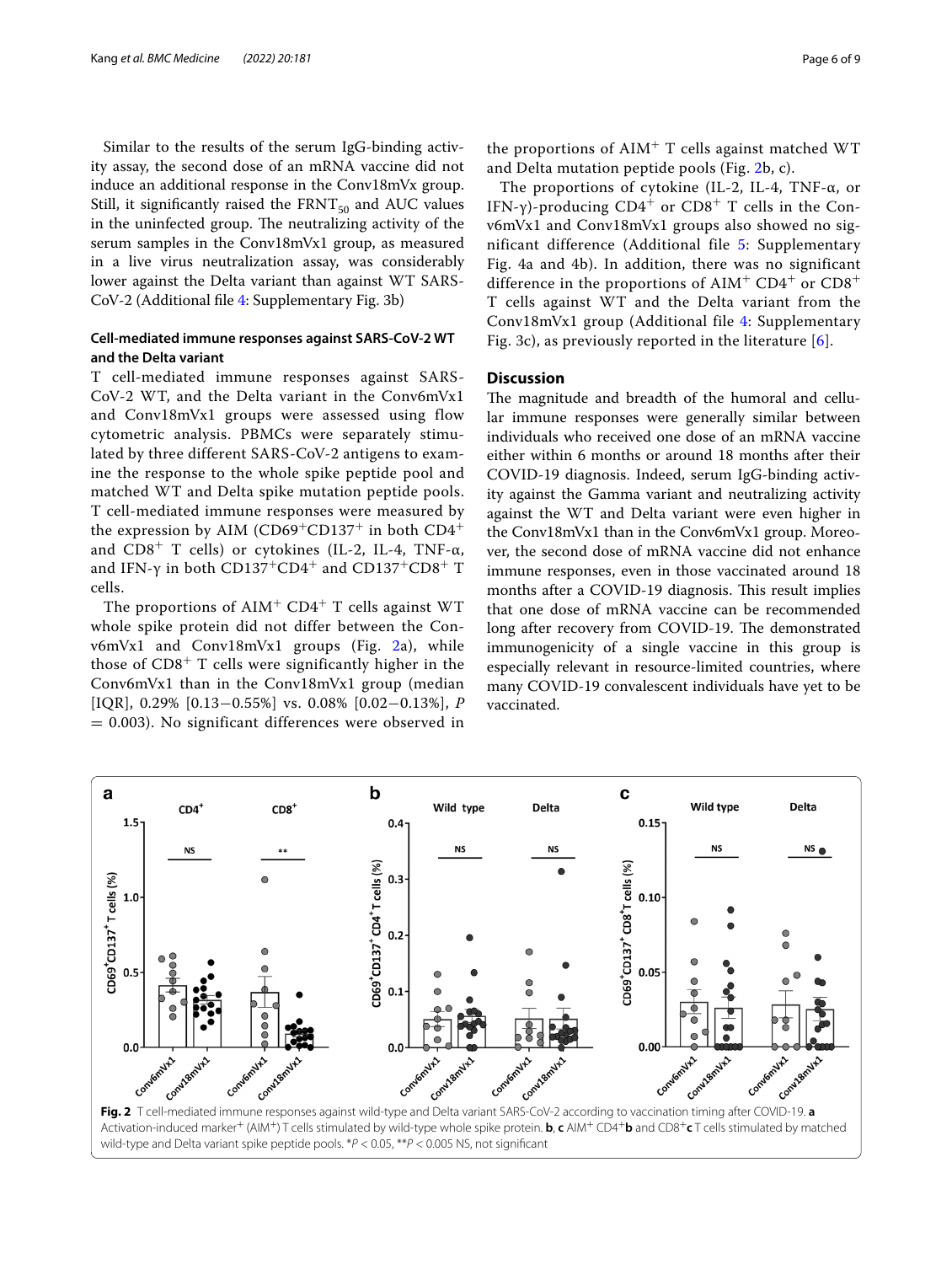Although the humoral and cellular immune responses were generally similar between our Conv6mVx1 and Conv18mVx1 groups, there were also several diferences between these groups. Although the memory  $CD8^+$  T cell response after COVID-19 has declined over time and is generally lower than the memory  $CD4^+$  T cell response  $[29, 30]$  $[29, 30]$  $[29, 30]$  $[29, 30]$ , the proportion of AIM<sup>+</sup> CD8<sup>+</sup> T cells in our Conv18mVx1 group was particularly defcient in our study. On the contrary, serum IgG-binding activity against the Gamma variant, and neutralizing activity against the WT and Delta variant, were higher in the Conv18mVx1 than in the Conv6mVx1 group. These findings suggest that 18 months after the infection might be a lengthy time to optimally boost memory  $CDS^+$  T cell response, while memory B cell response could be boosted at the time frame.

Additional vaccination in COVID-19 convalescent individuals is recommended by the Centers for Disease Control and Prevention (CDC) [[2\]](#page-7-1), based on epidemiological observations of a signifcantly lower reinfection risk in COVID-19 patients who were subsequently vaccinated than in those who remained unvaccinated after infection  $[31]$  $[31]$ . The CDC's recommendation is also supported by immunological fndings of similar, or even greater, humoral and cellular responses elicited by one vaccine dose in patients who recovered from COVID-19 than by a two-dose vaccination regimen in naïve individuals  $[3-5, 8, 32]$  $[3-5, 8, 32]$  $[3-5, 8, 32]$  $[3-5, 8, 32]$  $[3-5, 8, 32]$  $[3-5, 8, 32]$ . Those studies found that a second dose did not signifcantly increase the immune response of COVID-19 convalescent individuals. However, there are no specifc guidelines regarding the number of additional vaccine doses that should be given to people with a history of COVID-19, partly owing to a lack of knowledge of how long the maximal post-COVID-19 "boosting" efect could be generated by one dose of mRNA vaccine. We hypothesized that it could be achieved even after a year after COVID-19 diagnosis, and the present study results support the use of one additional vaccine dose, even in individuals who had COVID-19 as long as 18 months ago.

The SARS-CoV-2 vaccination coverage rate is still very low in resource-limited areas such as Africa [[9\]](#page-8-4). The World Health Organization's target vaccination rate of 40% by 2021 was achieved in only seven African countries. Our results indicate that a single vaccination of COVID-19 convalescent individuals in such areas of the world, even those whose recovery was more than 1 year ago, would help control the pandemic by inducing broad immunity against SARS-CoV-2 and thus suppressing the emergence of new VOCs.

Unexpectedly, IgG-binding activities were generally lower in the Conv6mVx2 than Conv6mVx1 group, although not signifcantly, with the exception of activity against the Beta variant. Since numerous studies have shown similar immune responses between after the first and second dose of vaccination  $[3-5]$  $[3-5]$  $[3-5]$ , the results of our study may be partly due to the small sample size and the older age of participants in the Conv6mVx2 group. However, Lozano-Ojalvo et al. also reported a signifcant decline of SARS-CoV-2 peptide-pool-stimulated plasma IFN-γ levels after the second vaccination in people with a history of COVID-19 [[32\]](#page-8-27). Since this could be involved in issues on immunological imprinting [[33,](#page-8-28) [34](#page-8-29)], and would seem to call into question the value of a second additional vaccination, further studies are warranted.

The present study provides further evidence of partial humoral escape of VOCs, especially the Omicron variant [\[6](#page-8-2)]. By contrast, cell-mediated immune responses against the WT and delta variant RBD, as measured by the proportions of  $\text{AIM}^+$  T cells, were not statistically different in the present study  $[6]$  $[6]$ . Since a vaccineelicited cross-reactive cell-mediated immune response against the Omicron variant has been reported [\[35](#page-8-30)] and might contribute to a less severe disease course following SARS-CoV-2 infection [\[36](#page-8-31)], the importance of vaccination could not be overemphasized.

The present study had several limitations. First, the sample size was small, and only nonconsecutive COVID-19 convalescent individuals could be enrolled. Second, other than IgG-binding activity, the immune response against the Omicron variant could not be evaluated. However, trends similar to those of the Delta variant are likely, based on extrapolation of the neutralizing activity and cellular immune responses against the Delta variant. Third, all of the COVID-19 convalescent individuals in this study had the mild illness. However, a boosting efect in those with severe disease can be assumed since immune memory response to SARS-CoV-2 is generally stronger in patients with severe than mild disease [[29](#page-8-24), [37\]](#page-8-32). Lastly, pre-vaccination samples could not be collected from convalescent individuals. However, given the well-documented decline in humoral and cellular responses after SARS-CoV-2 infection [\[38–](#page-8-33)[40\]](#page-8-34), the immune responses measured in the Conv6mVx and Conv18mVx groups were almost certainly elicited by mRNA vaccination.

# **Conclusions**

The humoral and cellular immune responses achieved by one dose of vaccination were comparable between individuals who received one dose of mRNA vaccine once within 6 months and around 18 months after SARS-CoV-2 infection. One dose of vaccination should be considered sufficient to confer a broad immune response,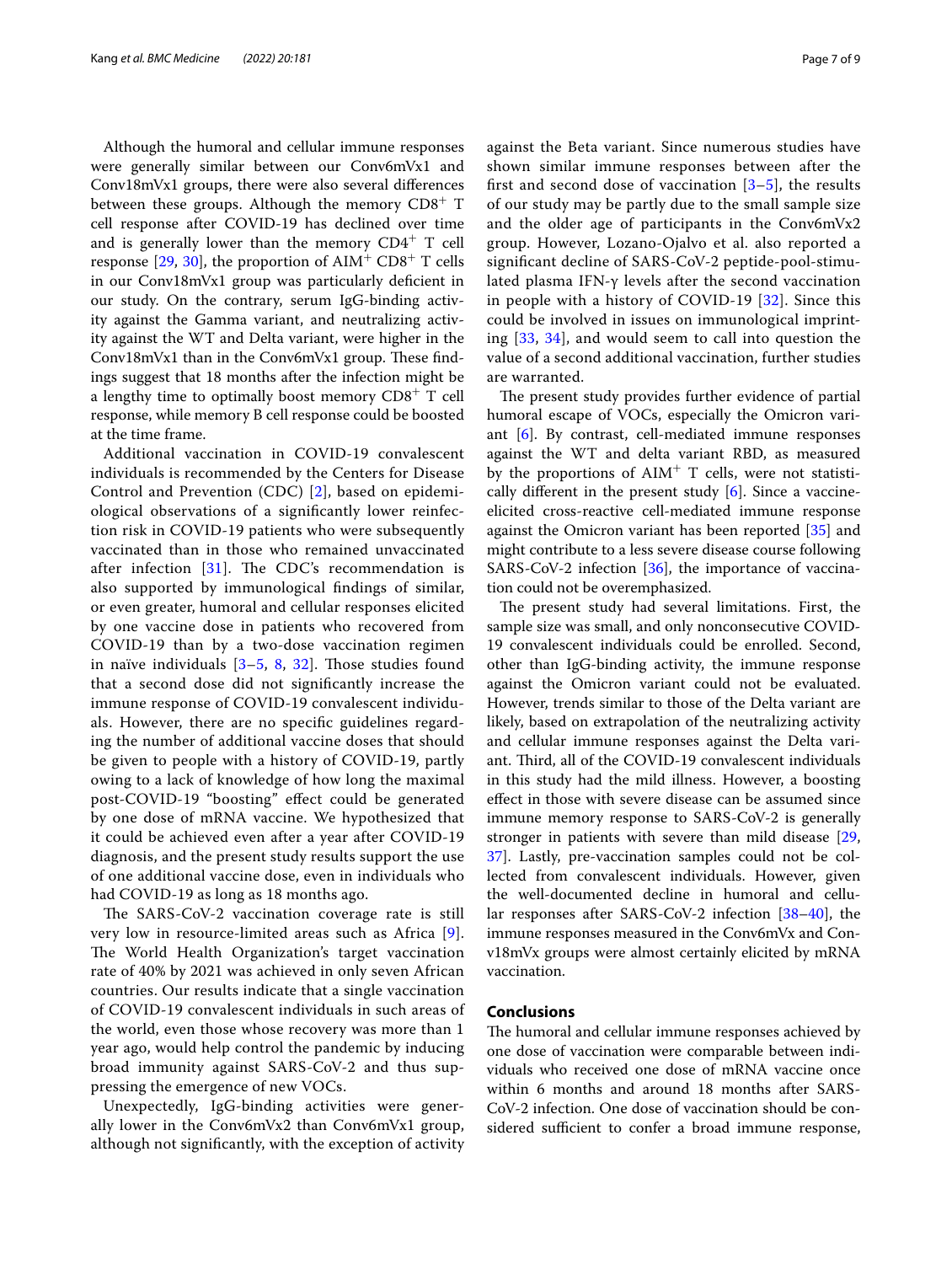# especially in the era of VOCs, to convalescent individuals with a history of COVID-19 of up to 18 months.

#### **Abbreviations**

SARS-CoV-2: Severe acute respiratory syndrome-coronavirus-2; VOC: Variant of concern; COVID-19: Coronavirus disease-2019; WT: Wild-type; PBMC: Peripheral blood mononuclear cells; Conv6mVx1: The vaccinated once within 6 months after COVID-19; Conv18mVx1: The vaccinated once around 18 months after COVID-19; Conv6mVx2: The vaccinated twice within 6 months after COVID-19; Conv18mVx2: The vaccinated twice after 18 months around COVID-19; Non‑ ConvVx0: The uninfected and before vaccination; NonConvVx1: The uninfected and vaccinated once; NonConvVx2: The uninfected and vaccinated twice; RBD: Receptor-binding domain; Ab: Antibody; ELISA: Enzyme-linked immunosorbent assay; DMEM: Dulbecco's modifed Eagle's medium; MOI: Multiplicity of infection; PFU: Plaque-forming units; FRNT: Focus reduction neutralizing test; CC: Cell control; VC: Virus control; IC<sub>50</sub>: The inhibitory concentration that neutralizes 50% of SARS-CoV-2 infection; TCID50: Median tissue culture infectious dose; BV: Brilliant violet; Cy7: Indotricarbocyanine; IFN-γ: Interferon-γ; IL-2: Interleukin-2; TNF-α: Tumor necrosis factor-α; AIM: Activation-induced marker; SEM: Standard error of the mean; IQR: Interquartile range; AUC: Area under the curve; CDC: Centers for Disease Control and Prevention.

# **Supplementary Information**

The online version contains supplementary material available at [https://doi.](https://doi.org/10.1186/s12916-022-02383-4) [org/10.1186/s12916-022-02383-4](https://doi.org/10.1186/s12916-022-02383-4).

<span id="page-7-2"></span>**Additional fle 1: Figure S1**. Purifcation of recombinant RBD proteins of SARS-CoV-2 variants. The purity of the purifed recombinant protein was determined by non-reducing (left) and reducing (right) 14% SDS-PAGE gels. M, protein ladder. 1. RBD wild-type; 2. RBD Alpha (B.1.1.7, with N501Y mutation); 3. RBD Beta (B.1.351, with K417N, E484K, and N501Y); 4. RBD Gamma (P.1, with K417T, E484K, and N501Y mutations); 5. RBD Delta (B.1.617.2, with L452R and T478K mutations); 6. RBD Omicron (B. 1.1.529, with G339D, S371L, S373P, S375F, K417N, N440K, G446S, S477N, T478K, E484A, Q493R, G496S, Q498R, N501Y, and Y505H).

<span id="page-7-4"></span><span id="page-7-3"></span>**Additional fle 2: Figure S2**. Representative gating strategy for the SARS-CoV-2-specifc activated and cytokine-producing T cells.

<span id="page-7-5"></span>**Additional fle 3: Table S1**. Detailed clinical information of each group in the present study

**Additional fle 4: Figure S3**. Comparisons of humoral and cellular immune responses against different strains of SARS-CoV-2 in individuals who recovered and then received one dose of an mRNA vaccine 18 months later. **a** IgG-binding activities measured using an enzyme-linked immunosorbent assay. **b** Neutralization activities measured using a focus reduction neutralization test. **c** Proportions of activation-induced marker+ T cells measured by fow cytometric analysis. For simplicity, in Figure S3a, statistical signifcance is shown by the lines. \* *P* < 0.05, \*\* *P* < 0.005 NS, not signifcant; FRNT, focus reduction neutralizing test.

<span id="page-7-6"></span>**Additional fle 5: Figure S4**. Cytokine-producing T cells against wild-type SARS-CoV-2 and the Delta variant according to vaccination status after COVID-19. **a** CD4+ T-cell populations producing specifc cytokines. **b** CD8+ T-cell populations producing specifc cytokines. NS, not signifcant; IFN-γ, interferon- γ; IL, interleukin; TNF-α, tumor necrosis factor-α.

#### **Acknowledgements**

We thank Areum Jo and Su Jin Choi (Laboratory of Infection & Immunity, Seoul National University Hospital Biomedical Research Institute, Seoul, Republic of Korea) and Mira Song and Ji Hyun Sung (Flow Cytometry Core Facility, Seoul National University Hospital Biomedical Research Institute, Seoul, Republic of Korea) for their assistance with the flow cytometry analysis.

#### **Authors' contributions**

CKK, HMS, PGC, C-HL, J-YS, and WBP conceived and designed the project. CKK, HMS, PGC, JP, JH, JSS, YHL, MK, Y-WK, H-RK, C-HL, J-YS, and WBP analyzed the data. CKK, PGC, EC, NJK, WBP, and M-dO collected the samples, JP, JH, JSS, YHL, C-HL, and J-YS performed the serologic analysis. CKK, HMS, MK, Y-WK, H-RK, and WBP performed the fow cytometric analysis. CKK, HMS, H-RK, C-HL, J-YS, and WBP wrote the manuscript with the help of all authors. C-HL, J-YS, and WBP had full access to all data in the study and took responsibility for the integrity of the data, as well as for the manuscript. The authors read and approved the fnal manuscript.

#### **Funding**

This work was supported in part by the Bio & Medical Technology Development Program of the National Research Foundation (NRF) & funded by the Korean government (MSIT) (2021M3A9I2080496, to H.-R. Kim & W. B. Park), the Creative-Pioneering Researchers Program through Seoul National University (to C.-H. Lee), and the Seoul National University Hospital Research Fund (11-2021-5050 to P. G. Choe and 800-20220110 to C.-H. Lee).

#### **Availability of data and materials**

Correspondence and requests for data should be addressed to C.-H.L. ([chlee](chlee-antibody@snu.ac.kr) [antibody@snu.ac.kr](chlee-antibody@snu.ac.kr)), J.-Y.S. ([jyseo0724@yuhs.ac\)](jyseo0724@yuhs.ac), or W.B.P. [\(wbpark1@snu.ac.kr](wbpark1@snu.ac.kr)). The individual participant data that underlie the results reported in this article will be shared after de-identifcation. The raw data will be available for 1 year after the publication of this article.

# **Declarations**

### **Ethics approval and consent to participate**

The Institutional Review Board of Seoul National University Hospital approved the study (IRB nos. 2009-168-1160 and 2102-032-1193). Written informed consent was obtained from all participants according to the Declaration of Helsinki.

#### **Consent for publication**

Not applicable.

#### **Competing interests**

The authors declare that they have no competing interests.

#### **Author details**

<sup>1</sup> Department of Internal Medicine, Seoul National University College of Medicine, Seoul 03080, South Korea. <sup>2</sup> Department of Biomedical Sciences, Seoul National University College of Medicine, Seoul 03080, South Korea. 3 <sup>3</sup>BK21 FOUR Biomedical Science Project, Seoul National University College of Medicine, Seoul 03080, South Korea. <sup>4</sup>Wide River Institute of Immunology, Seoul National University, Hongcheon 25159, South Korea.<sup>5</sup> Department of Pharmacology, Seoul National University College of Medicine, Seoul 03080, South Korea. 6 Severance Biomedical Science Institute, Brain Korea 21 Project for Medical Science, Yonsei University College of Medicine, Seoul 03722, South Korea.<sup>7</sup> Department of Internal Medicine, Seoul Asan Medical Center, Seoul 05505, South Korea. <sup>8</sup> Department of Anatomy & Cell Biology, Seoul National University College of Medicine, Seoul 03080, South Korea. <sup>9</sup>Medical Research Institute, Seoul National University College of Medicine, Seoul 08030, South Korea.

# Received: 7 March 2022 Accepted: 25 April 2022

#### **References**

- <span id="page-7-0"></span>1. World Health Organization. Interim statement on COVID-19 vaccines in the context of the circulation of the Omicron SARS-CoV-2 variant from the WHO Technical Advisory Group on COVID-19 vaccine composition (TAG-CO-VAC) [[https://www.who.int/news/item/11-01-2022-interim](https://www.who.int/news/item/11-01-2022-interim-statement-on-covid-19-vaccines-in-the-context-of-the-circulation-of-the-omicron-sars-cov-2-variant-from-the-who-technical-advisory-group-on-covid-19-vaccine-composition) [statement-on-covid-19-vaccines-in-the-context-of-the-circulation-of](https://www.who.int/news/item/11-01-2022-interim-statement-on-covid-19-vaccines-in-the-context-of-the-circulation-of-the-omicron-sars-cov-2-variant-from-the-who-technical-advisory-group-on-covid-19-vaccine-composition) [the-omicron-sars-cov-2-variant-from-the-who-technical-advisory-group](https://www.who.int/news/item/11-01-2022-interim-statement-on-covid-19-vaccines-in-the-context-of-the-circulation-of-the-omicron-sars-cov-2-variant-from-the-who-technical-advisory-group-on-covid-19-vaccine-composition) [on-covid-19-vaccine-composition](https://www.who.int/news/item/11-01-2022-interim-statement-on-covid-19-vaccines-in-the-context-of-the-circulation-of-the-omicron-sars-cov-2-variant-from-the-who-technical-advisory-group-on-covid-19-vaccine-composition)]. Accessed at 7 Mar 2022
- <span id="page-7-1"></span>2. Centers for Disease Control and Prevention. Preparing for your COVID-19 vaccination [[https://www.cdc.gov/coronavirus/2019-ncov/vaccines/](https://www.cdc.gov/coronavirus/2019-ncov/vaccines/prepare-for-vaccination.html) [prepare-for-vaccination.html](https://www.cdc.gov/coronavirus/2019-ncov/vaccines/prepare-for-vaccination.html)]. Accessed at 7 Mar 2022